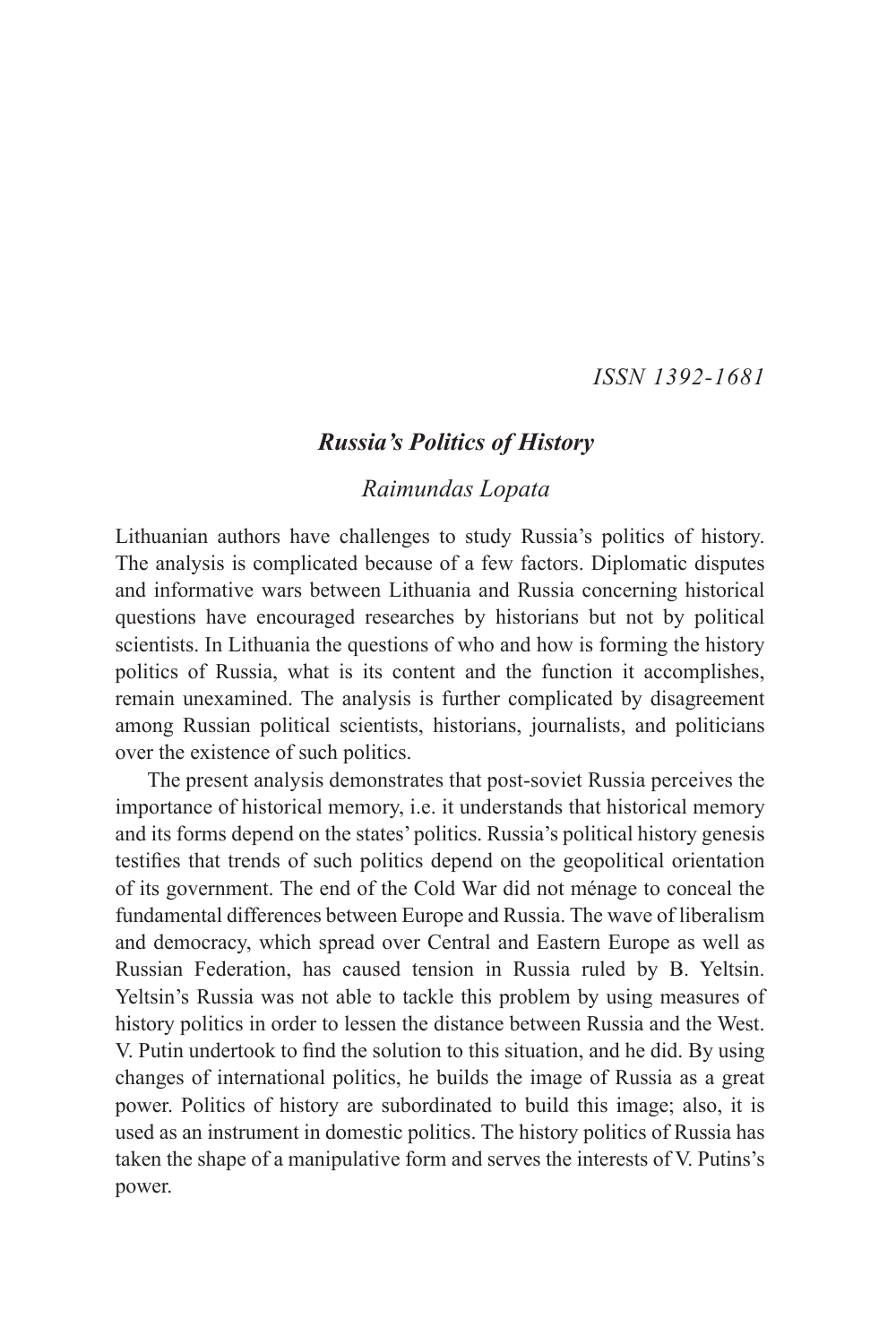### *The Dimension of History in the Neo-Scholastic Conception of European Integration*

# *Elena Šiaudvydienė*

This article is an attempt to find to find an alternative intellectual and theoretical position for European integration research that would not be based on the historicist principles of modernity and enlightenment. The article provides an analysis of the dimension of history in the neo-scholastic conception of the European integration. The research focuses on R. Schuman's vision of the European integration. His political thought was deeply influenced by the philosophy of famous French philosopher J. Maritain and the pope Pius XII who both cherished the historical ideal of the European integration based on the Christian philosophy of history. The main finding of the article is that all three authors based their view on history and European integration on the principles of Thomistic onto-existential epistemology. It is sustained that the results of the undertaken analysis can open qualitatively new theoretical perspectives in the European integration theory and by the same help to create a more meaningful Europe.

### *Three Challenges of the Political Philosophy*

#### *Linas Jokubaitis*

Today, the quarrel between political philosophers ant scientists seems to be the most important part of polemics that political philosophers are engaged in. This is a limited understanding of the problems of political philosophy. Science is not the only challenger to the claims made by political philosophers. The arguments of the historicist position and those proposed by political theologians have not lost their importance. The works of Leo Strauss give us a better understanding of the identity of political philosophy by showing how it has to defend itself from the challenges of science, historicism, and Revelation. By understanding the arguments of these three positions we gain a better understanding of political philosophy.

The modern understanding of politics should be considered as having close relations with the methods of natural sciences. The scientific approach to politics is hostile to the one proposed by classical political philosophers. The normative dimension of the classical political thought is denied by scientists who claim to be dealing with "facts" and not with "values". The historicist opposition to political philosophy rests on the assumption that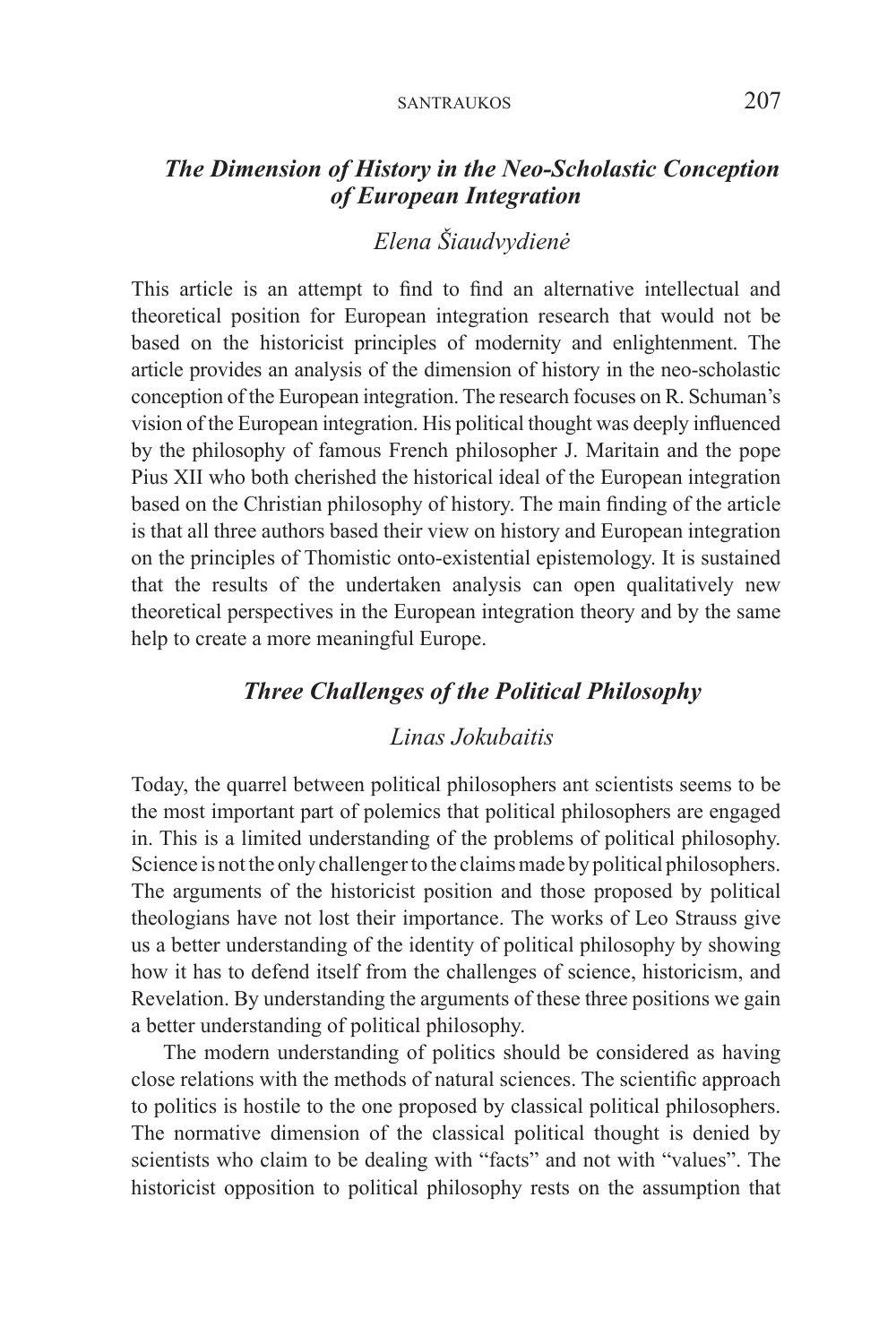everything is historical and there are no transhistorical truths. Historicist and scientific challenges to political philosophy have to be understood as "dogmatic skepticism". Political theology is older than political philosophy. It rests on the assumption that all political questions have already been answered by Revelation. Strauss has thought that the challenges of historicist position and political theology are more serious than the ones raised by social scientists because they question the classical assumptions concerning the nature of reality.

#### *Political Phenomenology as a Critique of Platonism*

## *Simas Čelutka*

The paper examines the phenomenon of politics as a distinctive domain of practical experience, particularly focusing on the analysis of political space and political time. Along with this, other political aspects are taken into account, such as desire and lack, interest, action, deliberation, judgment, fragility, and freedom. Political phenomenology is contrasted with the normative notion of politics found in Plato's "Republic", which centres around the famous Analogy of the Cave. According to the Analogy, the fundamental precondition of political knowledge is a deliberate delocalization – a philosopher's dissociation from all time-bound factors and the existing political reality which is conceived as a prison of unstable, unreliable "shadows". The paper suggests that the application of platonic Forms to political life is inadequate, because politics is an essentially temporal, fragile realm. Politics is "nourished" by the past and historical precedents, and also by future, through political aims and visions. Therefore, historical prudence, practical experience and intuition are considered of more relevance for a political subject than theoretical definitions and abstractions. It is argued that the phenomenon of politics has its own specific structure of functioning: it has no need to "borrow" any immutable principles from metaphysicians. Metaphysics does not possess an exclusive access to political knowledge.

### *The Problem of Political Leadership Succession in the Post-Soviet Transformation*

# *Rasa Čepaitienė*

The article surveys questions related to the situation of the communist elites of allied Soviet republics during and after the collapse of the USSR. The author analyzes the questions whether qualitative and quantitative